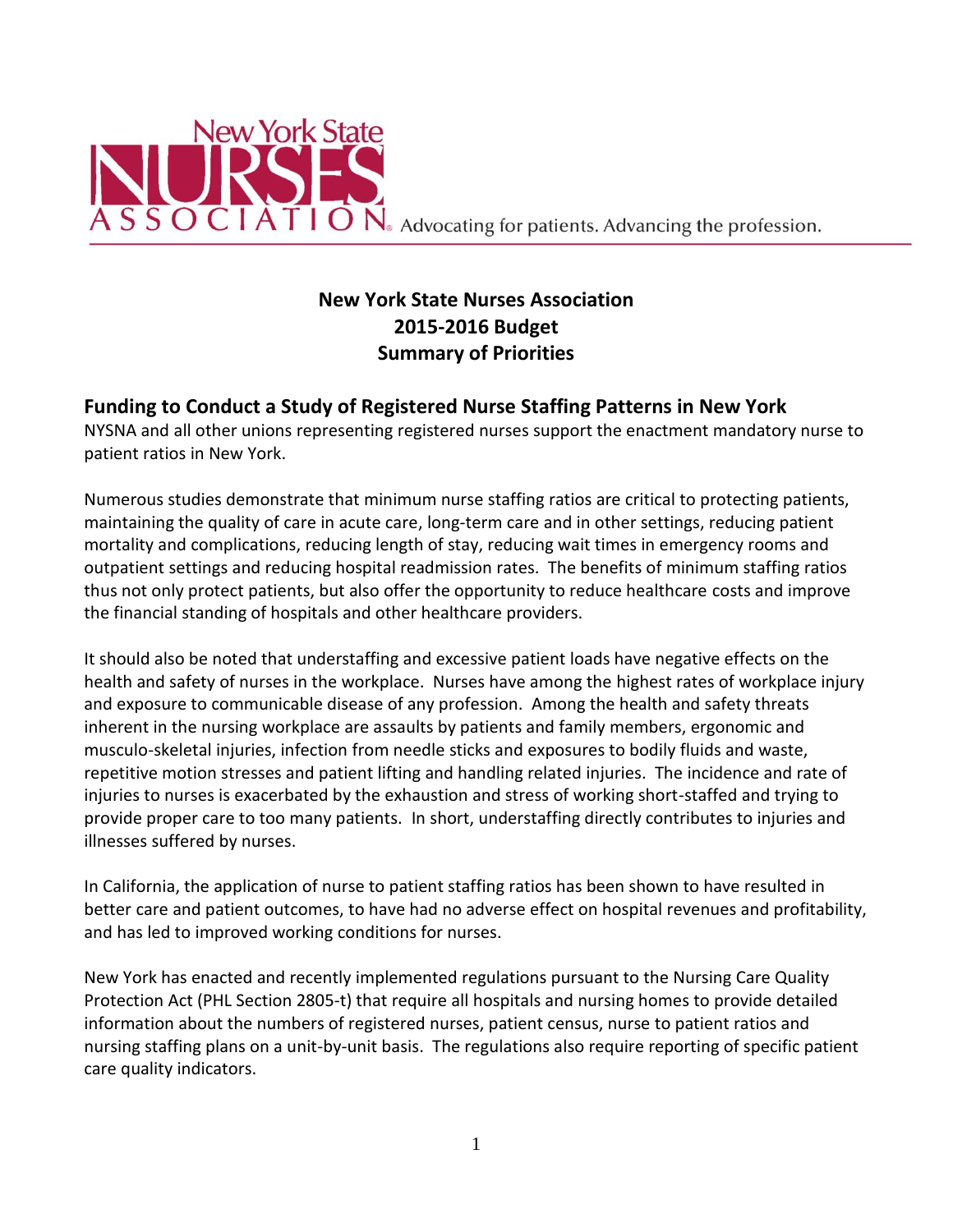These regulations now provide an opportunity to conduct a comprehensive comparative study of nurse staffing levels at hospitals and other healthcare institutions throughout New York State. This information also provides the basis for an analysis of the correlation of staffing levels to the incidence rates of adverse patient quality outcomes.

NYSNA supports the inclusion in the budget of funding and necessary legislation directing the State Department of Health to (1) conduct a systematic and comprehensive study of the actual nurse staffing and nurse to patient ratios provided by hospitals and nursing homes throughout the state, (2) analyze whether reported staffing is consistent with actual staffing patterns and (3) analyze the concrete impact of nurse staffing levels on quality of care (using both the quality indicator data reported under PHL Section 2805-t and other data available pursuant to CMS and NY State DOH regulations).

## **Increase DOH Budget to Fund an "Independent DSRIP Public Advocate" Office to Monitor and Supervise the DSRIP Process**

The 1115 Waiver/DSRIP program is providing the state of New York with \$8 billion in funding over five years to restructure the healthcare delivery system in furtherance of the "Triple Aim" of improving community health, improving the quality of healthcare and lowering the per capita costs of providing health care to Medicaid, uninsured and dual-eligible patients. The DSRIP process further refines this general policy direction by adding as an additional goal the reduction of Medicaid costs through the reduction of "preventable admissions" by 25%.

While the 1115 Waiver/DSRIP program has made some strides in creating a more transparent and inclusive process for the implementation of the DSRIP program, NYSNA is concerned that the ongoing implementation of the DSRIP program does not sufficiently protect the interests of local communities, patients and healthcare workers. Though the DSRIP guidelines agreed to by the State and CMS require that each PPS system that is given a DSRIP award must include community and worker representatives on a Project Advisory Committee (PAC) and include them in the in the decision making process, the implementation of these guidelines has been uneven and inconsistent. Many PPS applicants have relegated community and worker representatives to participating in peripheral roles and excluded them from a meaningful role in drafting DSRIP program proposals. In addition, many of the PPS PACs that do include community and worker representatives have not invested these PACs with any meaningful powers or role in the process, and they often serve only to provide a shallow briefing or ongoing progress updates.

The formulation and implementation of the DSRIP program is creating a dynamic in which healthcare providers are given financial incentives to consolidate and concentrate into large and increasingly powerful systems, to reduce services and inpatient infrastructure, to pursue "de-skilling" workforce strategies in which higher skilled care workers are replaced with less skilled (and cheaper) workers, and to relocate, reduce and eliminate vital health services based largely on financial considerations. In this context, the goal of reducing "avoidable admissions" by 25% is increasingly being translated in practice into an improper mandate to reduce beds and infrastructure capacity by 25%.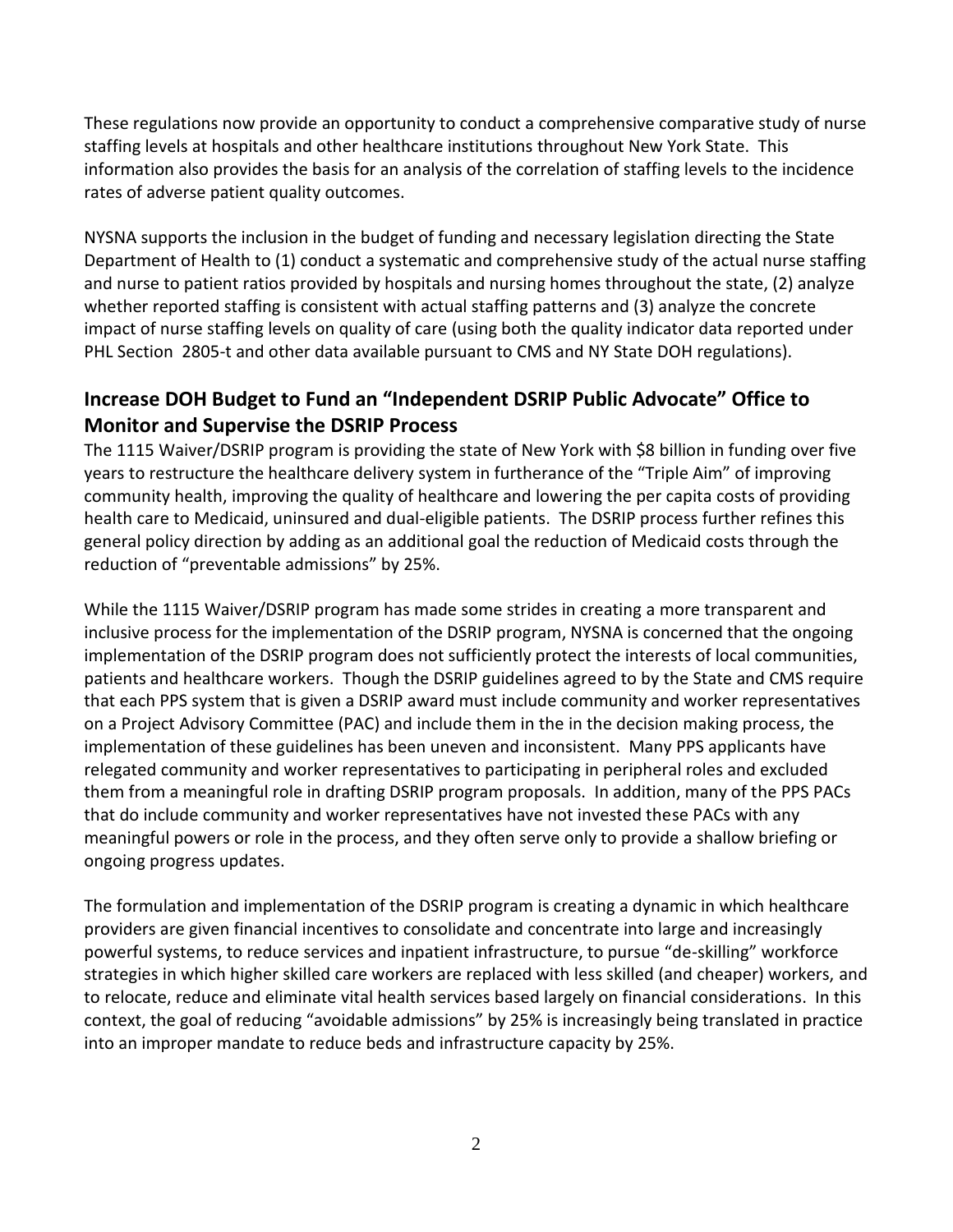The forces at work within the DSRIP program thus create conflicting pressures, as the surface goals of improving community health and patient care quality are opposed and undermined by the goal of cutting the costs of care for Medicaid patients, the uninsured and medically underserved populations and communities.

These conflicting purposes find expression in the manipulation of the DSRIP process by some large provider networks to increase their market power and profitability, expand into profitable new markets and population segments, undermine competitors by cutting into their market share and profitable patient care services, close and eliminate unprofitable services and infrastructure, and otherwise further their pre-existing strategic plans and private corporate interests.

This process threatens to accelerate the creation of an increasingly stratified or tiered healthcare system in which wealthier patients with good insurance or the ability to pay out of pocket receive the highest quality of care and services, while those who are uninsured or underinsured will receive inferior services (and thus reduce expenditures for the State and the providers). This tendency is expressed clearly in the health exchange insurance options which are explicitly ranked on the basis of a "precious metals" system – Gold, Silver, Bronze and Basic levels of coverage based on ability to pay. The DSRIP program threatens to reinforce this tendency by creating an even lower level of care for Medicaid and uninsured patients.

NYSNA opposes the structural tendencies built into the DSRIP process that will create pressure to undermine quality of care, limit universal access to care and reinforce the trend toward a stratified healthcare system.

NYSNA supports equal access to the highest quality of care for all communities and patients and the democratization of the decision making process when it comes to the allocation, structure and distribution of healthcare resources and services in our communities.

Accordingly, in order to protect the interests of the public, local communities, patients and direct care health workers in the ongoing implementation of the DSRIP process, NYSNA proposes the creation through budget legislation and funding of an independent "DSRIP Public Advocate" within the DOH that will have the following responsibilities and powers:

- a) To monitor and audit as necessary all DSRIP PPSs to ensure full compliance with all State and CMS programmatic requirements;
- b) To ensure that each PPS fully integrates community, patient and healthcare workers in the decision making process at all levels so as to maximize the democratic operation of the DSRIP process;
- c) To investigate complaints from patients, members of the public and healthcare workers relating to the manner in which DSRIP programs and policies are designed and implemented;
- d) To act to enforce the rights of patients and local communities to quality of care, access to care, maintenance of services and infrastructure necessary or desirable to protect the healthcare interests of local communities, categories of patients and/or on the basis of findings as to community healthcare needs;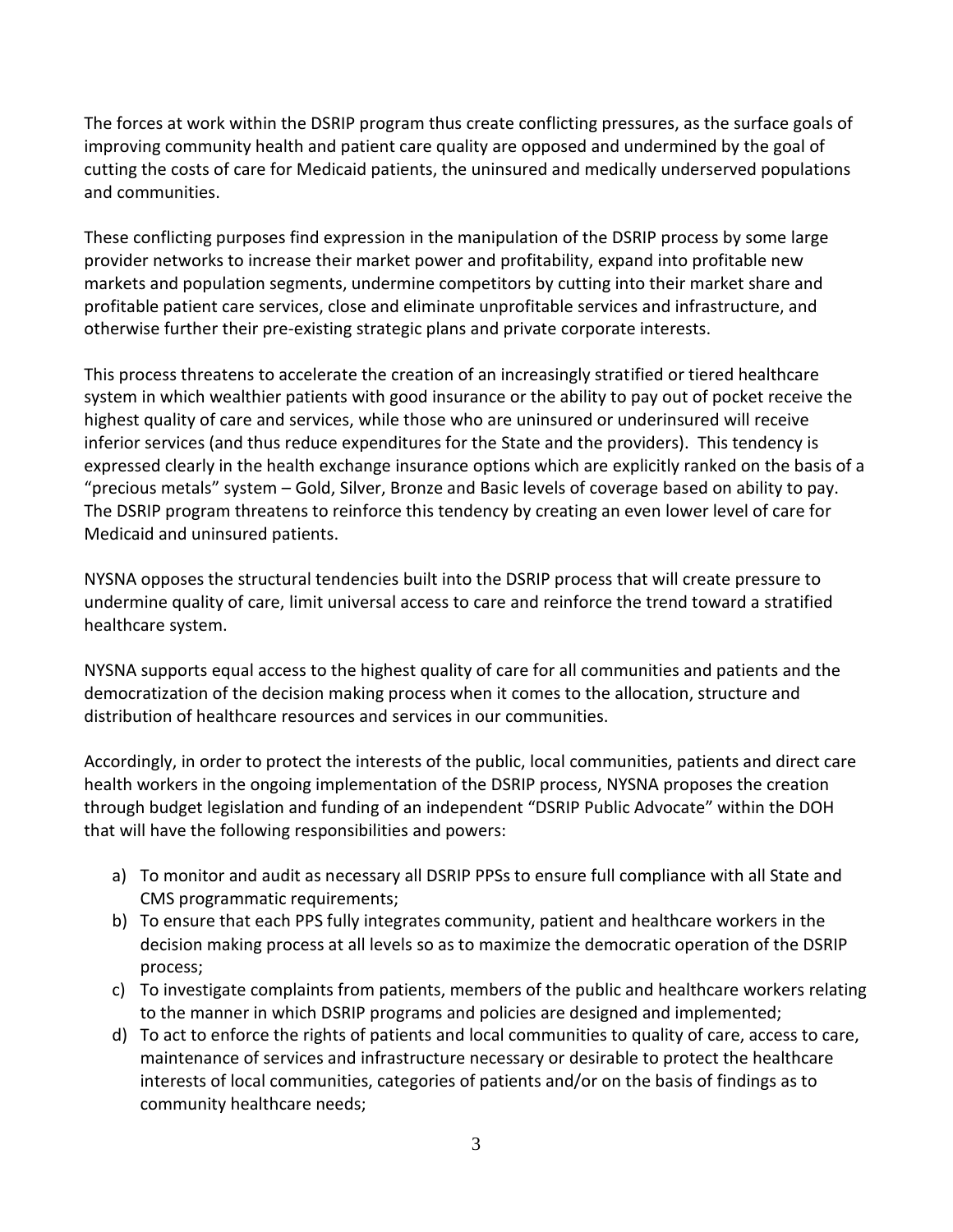- e) To monitor and enforce improper or abusive grant of anti-trust protections through the Certificate of Public Advantage process or through applications for exemption from regulations; and;
- f) To act as the guardian and protector of the public interest generally and of local communities in all matters related to the implementation of DSRIP programs.

#### **Against For-Profit Ownership and Private-Equity Investment in New York Hospitals**

NYSNA strongly opposes the introduction through the budget process of any proposals to allow direct or indirect for-profit corporate ownership or private-equity capital investment in hospitals and other Article 28 health care providers.

There is a clear and indisputable link between for-profit health care, rising costs, poorer quality and lack of access to care for underserved communities and population segments.

For-profit corporate ownership and private-equity capital investment in hospitals serve to generate profits for share-holders and/or investors and erode quality of care by providing incentives to private providers to focus healthcare services on those with better insurance coverage or ability to pay at the expense of the uninsured and underinsured. This in turn intensifies the tendency of health care delivery to become stratified in a tiered structure that reinforces class and racial disparities.

The opening of New York to for-profit hospitals will also exacerbate the existing problems we have raised in the ongoing implementation of the \$8 billion 1115 Waiver and the DSRIP programs. We can expect that any for-profit corporate or private equity operators will vigorously seek to siphon off as much of that money as they can and that investment decisions will be made with DSRIP in mind as a financial target.

Accordingly, we oppose any effort to introduce for-profit hospital models to New York and stand against experimentation with this flawed and discredited approach to providing care. The opening of our hospital system to manipulation and control by private equity capital and publicly traded corporate interests is not a viable solution to the problem of hospital access to capital. This approach will result in the deterioration of the existing quality and availability of care in areas with high need, will exacerbate the financial problems of vital access and safety-net providers, and will ultimately undermine current efforts to reform and restructure our health care system.

## **Move from the "Basic Health Plan" toward Universal Single Payer Coverage**

The enactment of the Basic Health Plan created a vehicle for the State to bridge gaps in health care coverage between the expanded Medicaid program and coverage provided by the private insurance exchange.

NYSNA believes that universal, high quality and cost effective health care will not be achieved by the current hybrid patchwork of government and private insurance coverage. Current efforts to reduce the costs of healthcare, improve quality and expand access to care require more comprehensive structural changes. We must move beyond a healthcare delivery system that treats patients as cost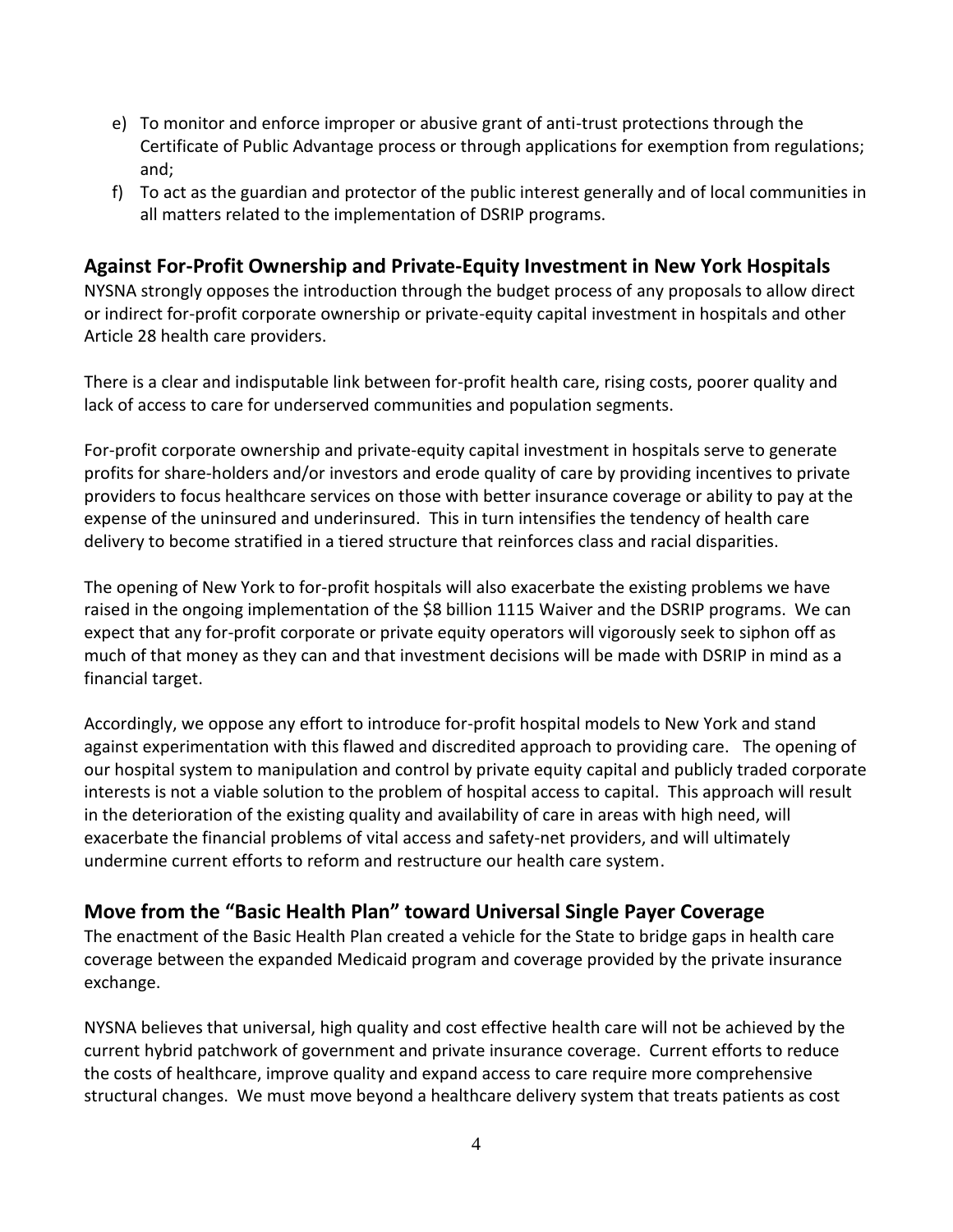centers and sources of profit, creates increasingly stratified and disparate levels of care based on income and insurance coverage, and is increasingly controlled by large corporate insurers, provider networks and capital investors who operate beyond the control of local communities and democratic structures.

The ultimate solution to the ongoing health care crisis in New York is to move toward a universal single payer system of health insurance.

Accordingly, NYSNA supports budgetary allocations and related budget legislation to modify and expand the existing Basic Health Plan structure and begin the transition to a universal, single payer health care system in New York.

#### **Strengthen Certificate of Need (CON) Regulations**

NYSNA strongly supports the maintenance and expansion of Certificate of Need (CON) regulations as a necessary check on the power of increasingly concentrated and powerful healthcare delivery systems and as a necessary element for real public oversight and control over the decisions that affect access to and availability of healthcare services in local communities.

In a healthcare system that is dominated by privately controlled and operated healthcare providers, a robust CON system is often the only opportunity for the public to have any say or influence over decisions related to the location, scope, quality and types of healthcare services that are available in local communities. CON regulations allow local communities, patients and direct care providers to monitor and intervene when changes in services are being proposed.

The CON regulations also provide the State the ability to direct and control the operations of the healthcare system and to link healthcare services to a concrete analysis of local community health needs.

Industry efforts to erode or eliminate CON review will accelerate the concentration of power and control in the hands of an ever shrinking number of hospital systems and private providers and increasingly freeze the public out of the decision-making process.

In the context of the current structure of the healthcare delivery system, the CON process plays a critical role in regulating the allocation of healthcare resources and offers an opportunity for the government and affected local populations to assert control of and have a say in the workings of the healthcare system. In fact, for most decisions, the only point at which the public has any opportunity to assert its interests is in the context of public hearings of CON applications.

The CON process also offers the state DOH an opportunity to actively regulate unnecessary and wasteful healthcare expenses and, more importantly, to impose a more equitable and fair distribution of healthcare resources and improve access to care by restricting the actions of self-interested providers motivated primarily by their own financial concerns. The CON process thus provides the state and local communities with a vital tool to affect and improve the effectiveness and fairness of the healthcare delivery system.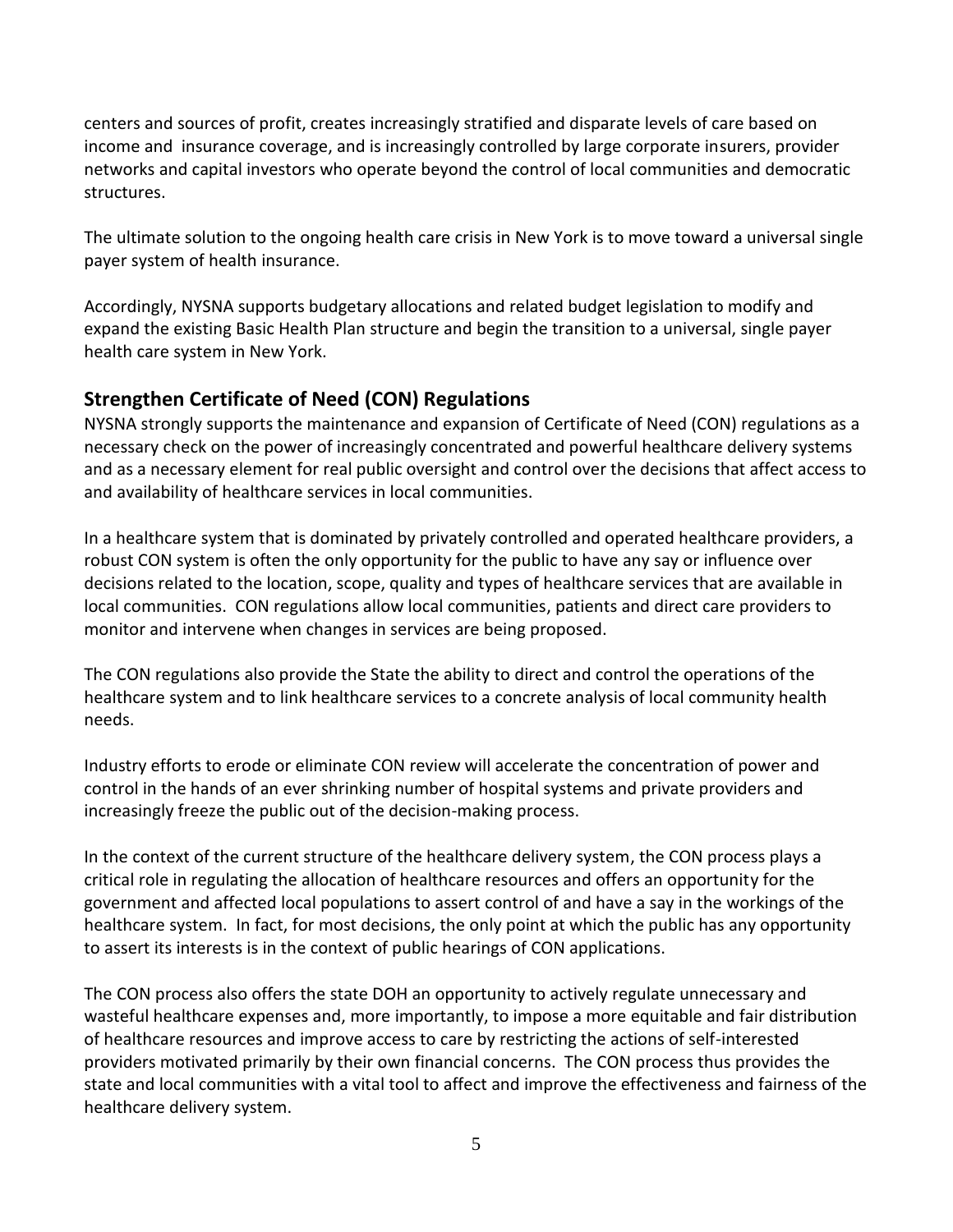Industry efforts to dilute and dismantle the CON system, which started to accelerate in 2011, are especially dangerous in the context of the increasingly concentrated and consolidated healthcare environment created by the MRT and DSRIP reform process. These increasingly large and powerful provider networks and the private investors who seek to profit from the restructuring process have targeted CON regulations as an "obstacle" to be removed so that they can freely pursue their private agendas with limited government oversight and no public input or control.

NYSNA thus opposes any proposals that will further dilute the effectiveness of CON regulations and urges the inclusion in the budget of measures to strengthen and expand the CON regulatory framework. Such measures should include the following elements:

- a) Greater input and control by local communities and direct care workers in the CON process
- b) Rigorous analysis of the healthcare needs of communities in the context of CON applications involving closures, reductions or relocation of health services;
- c) Requirement that all providers care for all, regardless of ability to pay, including specifically the uninsured and Medicaid patients, as a condition to granting of a CON application;
- d) Requirement that CON applications correspond to and address objective community health needs as to geographic siting and types of services being proposed;
- e) Imposition of rigorous quality of care standards, including an analysis of direct care personnel staffing levels as a condition for granting a CON application.

NYSNA further supports increases in the Department of Health budget through inclusion of funding to support a more rigorous oversight and analysis of CON applications and to allow prompt processing of applications.

#### **Protect the Quality of Care and the Practice of Nursing**

NYSNA strongly opposes any initiatives to change nurse practice regulations and standards through the budget process. Proposed changes to the Nurse Practice Act (Higher Education Law Sections 6901- 6912) can have significant repercussions on the practice of nursing, the quality of patient care and on patient outcomes and safety.

The rushed and improvised implementation of the 1115 Waiver/DSRIP program has raised significant concerns around patient safety, the quality of care and erosion of professional standards for nurses and other care givers. The DSRIP program goals of improved community health, better quality and lower per capita Medicaid expenditures are being manipulated by some provider systems to further long term goals of cutting labor costs through de-skilling and the shifting of care to less skilled categories of workers. The DSRIP process should not serve as cover to allow private healthcare providers to endanger patient safety and undermine quality care by diluting patient care and professional practice standards.

Any changes in existing standards of care and professional practice should be based on thoroughly researched, evidence-based studies that provide a clear objective basis for any proposed changes, maintain the quality of care and protect patients.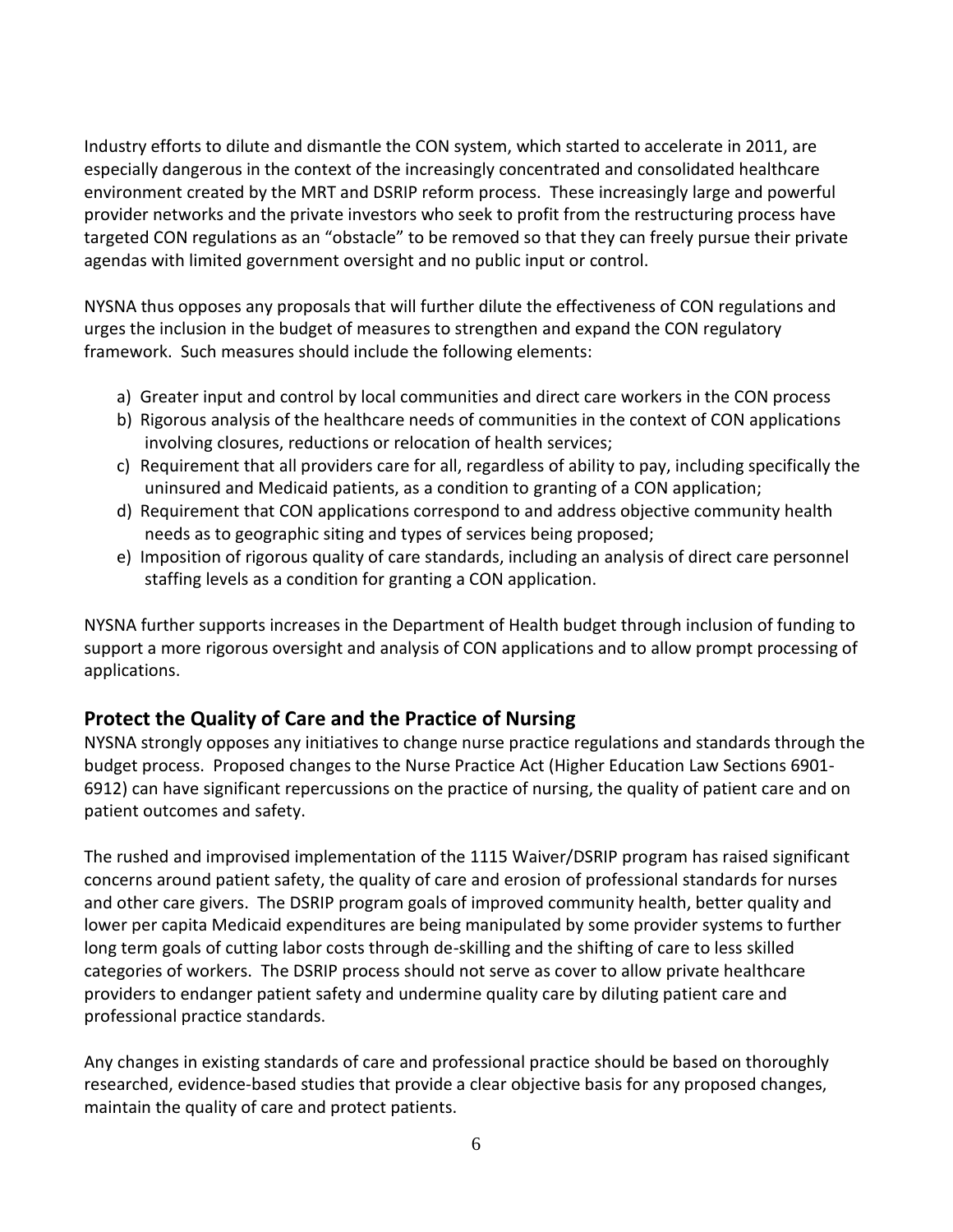Accordingly, NYSNA opposes any efforts to dilute the Nurse Practice Act that are not thoroughly analyzed and discussed as part of the full legislative process in stand-alone bills. Changes in standards of nursing practice should not be introduced in the budget process.

#### **Increase funding for the Capital Restructuring Financing Program**

The existing program provided for \$1.2 billion in capital funding over seven years. The current level of funding is inadequate to provide necessary support of the capital needs of safety-net and public hospitals and should be increased substantially.

Core safety net hospitals (public and private) continue to shoulder a disproportionate share of health care for under-insured and uninsured patients, putting them at a distinct disadvantage in comparison to hospital systems that consciously shirk their duties to these populations and focus their operations to more profitable types of patients and procedures.

Given the critical role of safety-net hospitals in providing access to care in medically underserved communities throughout the state, NYSNA urges the State to substantially increase the level of funding available for capital restructuring and to specifically limit and target such funding to institutions that meet strict safety-net criteria.

NYSNA also urges that the programmatic scope of the funding be expanded to focus on systematic support for vital services that are threatened with closure or reductions due to low or negative operating margins. The program should be reoriented to provide support to maintain and expand vital services in underserved communities, rather than as an incentive to close or reduce the scope of "unprofitable" services and infrastructure.

#### **Increase Funding to Establish Regional Health Improvement Collaboratives**

NYSNA strongly supports the concept of regional planning bodies that will provide democratic input into the determination of local healthcare needs and a planning process for the allocation of healthcare resources.

NYSNA thus supports substantial increases in the funding for Regional Health Improvement Collaboratives (RHICs) and a focus on forming and implementing a robust RHIC structure throughout the state.

NYSNA also supports changes to the proposed RHIC structure to make these bodies more democratic in structure. The RHICs should provide meaningful opportunities for local communities, patients and health care workers to have a direct say in assessing local and regional community needs, determining the structure and types of services provided by local health care delivery systems and playing a role in the decision-making process for the allocation of resources necessary to meet local and regional health care needs.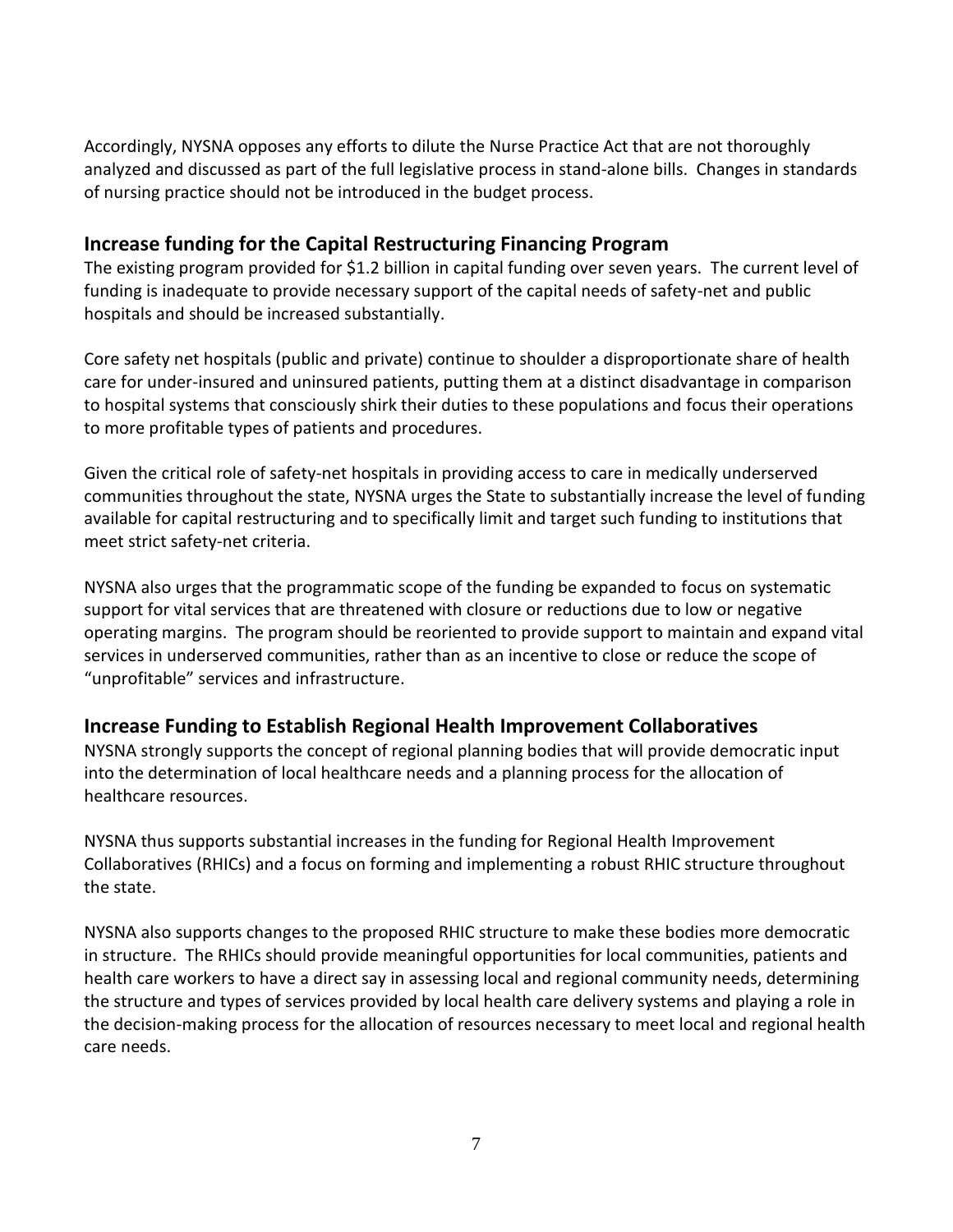## **Implement the Stock Transfer Tax (Article 12 of the Tax Law)**

The currently existing stock transfer tax provisions of Article 12 of the Tax Law are effectively suspended and assessed taxes are automatically rebated.

NYSNA strongly opposes repeal of the stock transfer tax and supports its reintroduction as a means of providing funds for hospital capital needs, improving access to and quality of healthcare and removing disruptive volatility in the stock markets.

NYSNA supports the introduction of legislation in the budget to fully re-implement collection of the tax.

In the alternative, the tax could be partially re-implemented to apply to "high speed trading." The "high speed traders" have played a destabilizing role in the operation of the stock markets, and essentially rely on advantages in computer technology to skim profits from the market at the expense of small and long-term institutional investors by making large volumes of trades in extremely short trading cycles (often measured in micro-seconds). These high-speed traders serve no useful social function within the market. Their activity should be curtailed in the interest of providing more stability to the markets and funding for necessary health care, social services and infrastructure spending.

#### **Increase Nursing Education Funding**

NYSNA supports adequate levels of funding for nursing education programs, given the ongoing expectation that the nursing shortage will be a continuing problem in New York, especially in the context of the aging of the "baby boom" generation. Last year's budget continue funding at prior levels, but NYSNA believes that this is insufficient to meet the needs of nursing students and of the overall healthcare system for new nurses.

Accordingly NYSNA urges an increase in funding for the following:

- SUNY Nursing Education Programs
- CUNY Nursing Education Programs
- High needs nursing programs at private colleges
- The Patricia K. McGee Nursing Faculty Scholarship Program
- NYS Nursing Faculty Loan Forgiveness Incentive Programs

#### **Expand the Nurse Family Partnership**

The Nurse Family Partnership program pairs nurses with high-risk pregnant women in order to provide in-home training, education and assistance to expectant mothers in an effort to promote the health of the woman and the infant during the pregnancy and continuing up to age two.

The NFP program has been shown to be highly effective in improving the health of the mother and fetus during the pregnancy and the health of the mother and child after birth. It has led to reductions in health complications during and after the pregnancy, lowered infant mortality rates, ongoing and sustained improvements in health outcomes for mothers and children, higher educational achievements and lower rates of incarceration.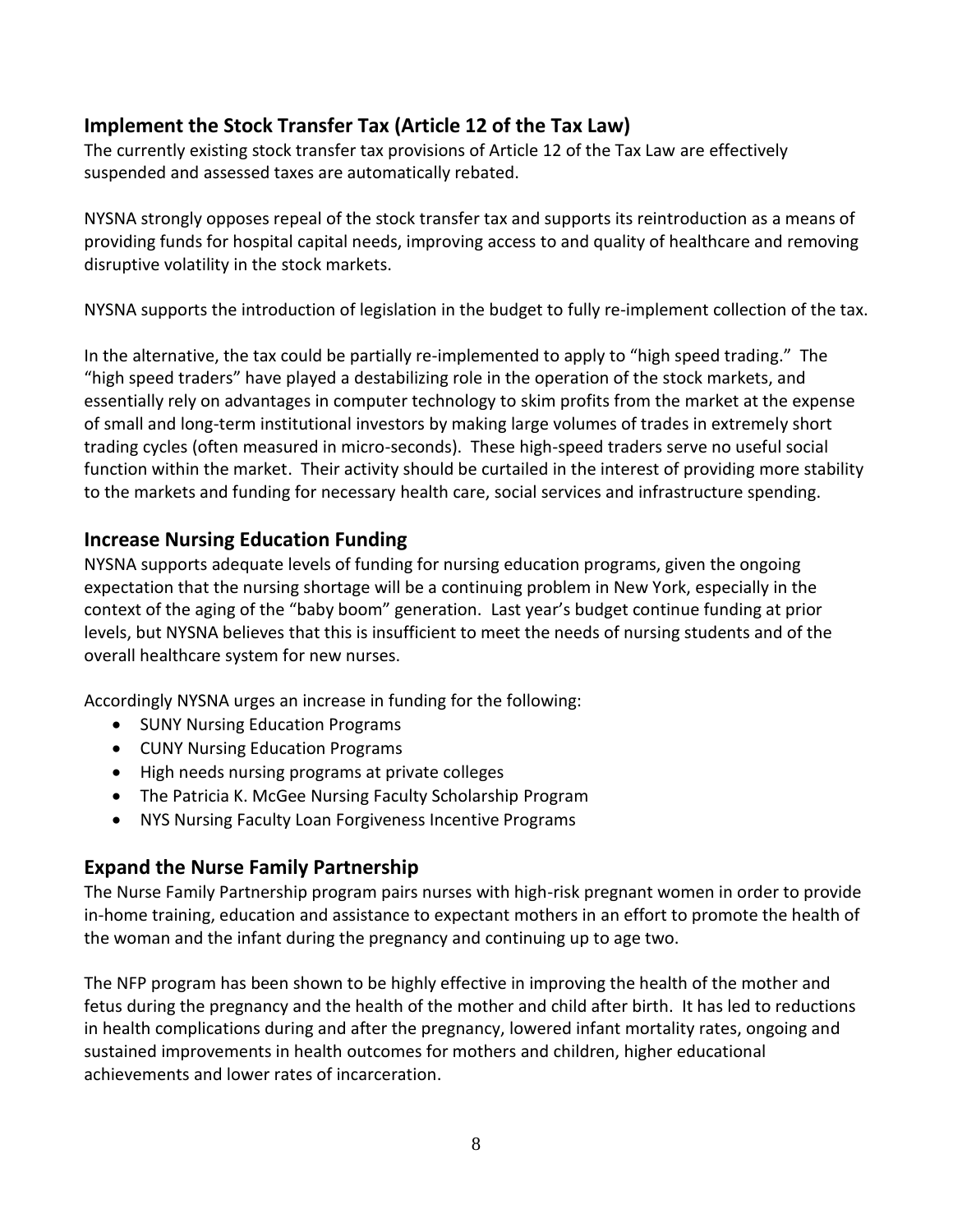Currently the program is limited in scope and is providing intensive nursing services to a small number of women in a narrow geographic range.

NYSNA supports the expansion of funding to allow universal coverage to be offered to all pregnant women throughout New York State. We believe that the benefits of such expansion, both fiscal and social, will far outweigh the immediate costs of expanding the availability of this intensive public health service.

NYSNA further urges the use of DSRIP funding to expand the NFP program and that the state consider including the NFP and other similar programs with a proven track record of improving health, quality of care and reducing long-term healthcare and indirect social costs as a mandatory element of all DSRIP provider programs.

#### **Funding for City and County Public Health Programs**

NYSNA supports increased financial assistance to local health departments to expand the scope of coordinated public health nursing programs at the municipal and county level.

Local public health departments can direct and coordinate services more effectively than private providers, who are often influenced by financial self-interest and narrow corporate goals. Local public health programs are more responsive to the needs of local communities and better able to coordinate the provision of community healthcare education and training programs, provide basic preventive/primary care services, and implement local health planning that is responsive to community needs and democratically accountable to the community.

The expansion of the role of local health departments in providing public health services and coordination is consistent with reforms aimed at restructuring healthcare delivery and the Triple Aim.

Many local health departments, however, have been reducing staff, diminishing the role of the local health department in implementing policies and practices to address local health issues and disparities in access to care, privatizing or sub-contracting vital services, and are not sufficiently involved in planning and providing needed healthcare services in their communities.

NYSNA supports increased funding to local health departments to expand public health programs at the local level.

## **Ebola/Infectious Disease Training and Preparedness**

The recent Ebola outbreak has demonstrated the need for robust public health services at the local level, both in the treatment of infectious disease and the implementation of proper public health protocols for educating the public and implementing measures to stop or prevent the spread of diseases in local communities.

Proper infection control efforts require robust public health infrastructures that can be centrally coordinated and methodically monitor and supervise care. This infrastructure would not only be for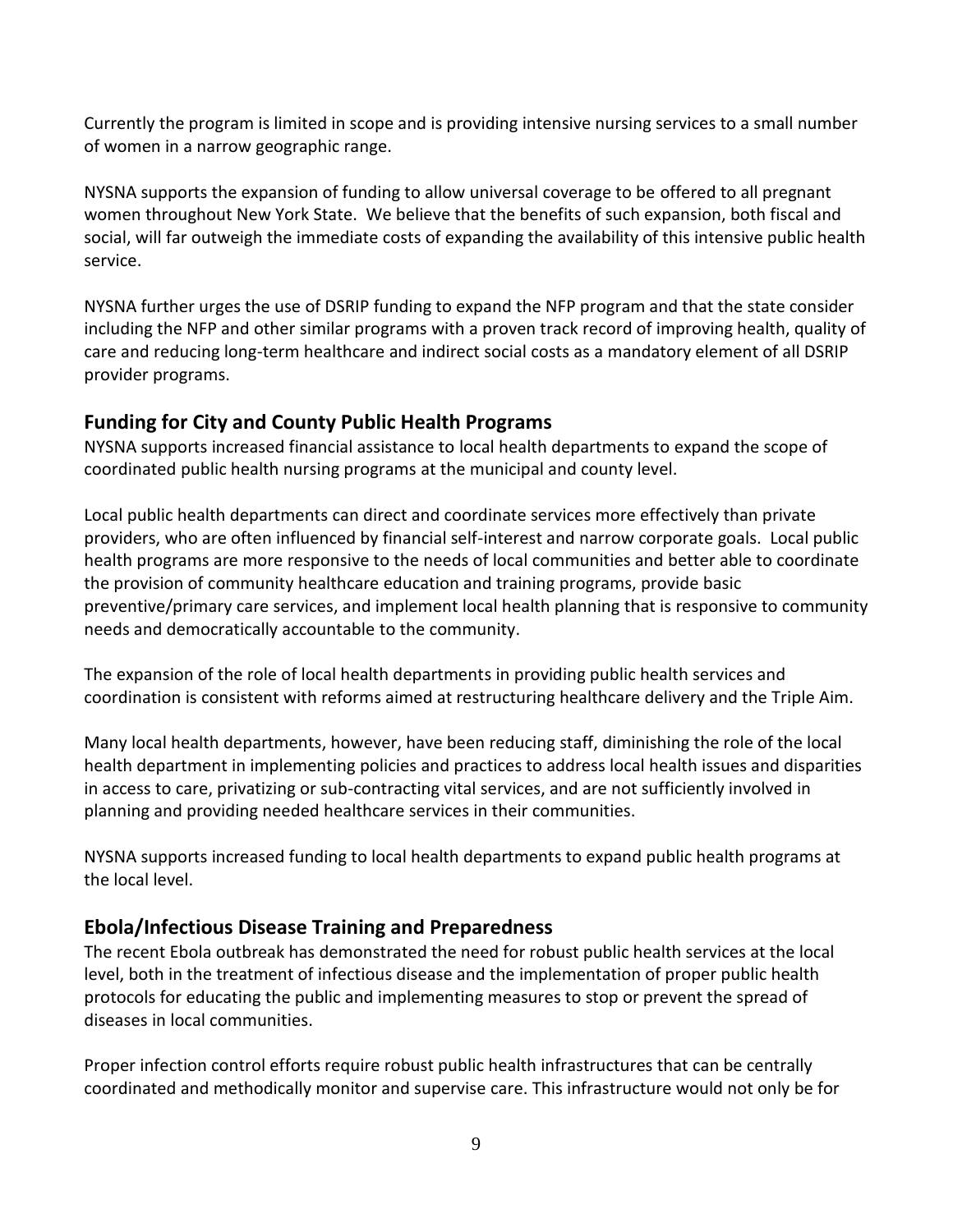infected patients, but also for tracking potentially infected persons and creating contact lists and monitoring people who are not symptomatic but who may have had contact with infected persons.

These vital public health systems are, as was shown during the Ebola outbreak in New York City, costly and labor intensive. Proper implementation of infection control procedures requires large numbers of trained personnel, including nurses and other direct care staff, and requires ongoing training and maintenance of staffed infrastructure that is in place and available prior to an outbreak. The existence of a robust public health structure in New York City played a key role in protecting the public and preventing the spread of the disease, in marked contrast to the manner in which the situation unfolded in Texas.

Given the critical importance of this public health infrastructure in preventing the spread of infectious diseases, NYSNA strongly supports inclusion in the budget of sufficient state funding support to allow local county, city and municipal health departments to properly maintain a centrally controlled public health system that is equipped to handle future outbreaks in a timely and effective manner.

#### **Funding to Support Healthcare Workers Providing Ebola Care in Western Africa**

The recent outbreak of Ebola in western Africa has resulted in thousands of deaths and tremendous suffering by the people of the affected nations, particularly in Guinea, Ivory Coast and Liberia, the hardest hit countries. In addition to the suffering and personal loss experienced by those who were infected and their families, the Ebola outbreak has constituted a threat to other nations and has caused ongoing disruptions in the movement of people and in international commerce. In Texas the botched handling of the outbreak caused widespread panic and fear. In New York, the outbreak has been effectively controlled and at risk persons have been fully tracked and monitored. The costs of treatment of one patient and the continuing public health efforts to prevent the spread of the disease in New York have been estimated to have cost almost \$100 million. This does not include indirect economic costs (lost productivity, disruptions in travel and trade, etc.).

The human and financial costs of the Ebola outbreak and the continuing possibility of a renewed outbreak in New York and elsewhere can only be effectively addressed if the epidemic is effectively eradicated in Africa. So long as the disease continues to be transmitted there, it will continue to present a threat in our communities. Given the poor healthcare infrastructure and lack of resources in the affected African nations the ongoing human tragedy will require the assistance of governments and medical personnel from richer nations, including the U.S. President Obama has already allocated more than \$6 billion to fight the disease, but the efforts of volunteer healthcare workers will continue to be vital in this effort.

In order to support and encourage nurses and other healthcare workers from New York to volunteer to assist in the treatment of Ebola patients and to eradicate the outbreak, the State of New York should provide funding in the budget to compensate volunteers and their employers for the lost work time and other costs associated with medical relief efforts.

Accordingly, NYSNA supports budget funding and necessary legislation to provide the following incentives to nurses and other direct care workers who volunteer to assist in the fight against Ebola: